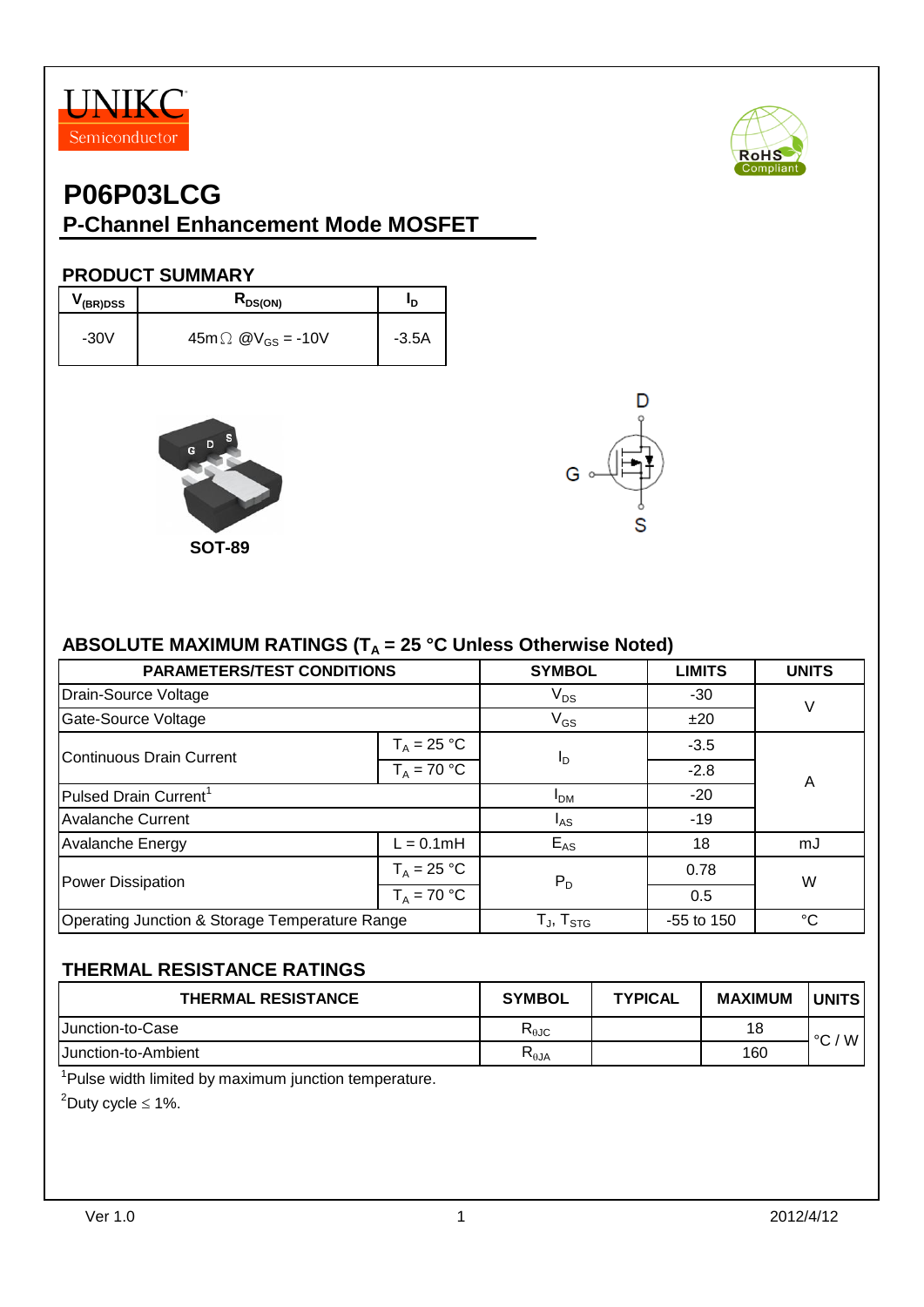



# **P06P03LCG**

### **P-Channel Enhancement Mode MOSFET**

#### **ELECTRICAL CHARACTERISTICS (T<sup>J</sup> = 25 °C, Unless Otherwise Noted)**

| <b>PARAMETER</b>                                                        | <b>SYMBOL</b><br><b>TEST CONDITIONS</b>             |                                                                                  | <b>LIMITS</b> |            |            | <b>UNIT</b> |  |  |
|-------------------------------------------------------------------------|-----------------------------------------------------|----------------------------------------------------------------------------------|---------------|------------|------------|-------------|--|--|
|                                                                         |                                                     |                                                                                  | <b>MIN</b>    | <b>TYP</b> | <b>MAX</b> |             |  |  |
| <b>STATIC</b>                                                           |                                                     |                                                                                  |               |            |            |             |  |  |
| Drain-Source Breakdown Voltage                                          | $V_{(BR)DSS}$<br>$V_{GS} = 0V$ , $I_D = -250 \mu A$ |                                                                                  | $-30$         |            |            | V           |  |  |
| Gate Threshold Voltage                                                  | $V_{GS(th)}$                                        | $V_{DS} = V_{GS}$ , $I_D = -250 \mu A$                                           |               | $-1.5$     | $-3$       |             |  |  |
| Gate-Body Leakage                                                       | $I_{GSS}$                                           | $V_{DS} = 0V$ , $V_{GS} = \pm 20V$                                               |               |            | ±100       | nA          |  |  |
|                                                                         |                                                     | $V_{DS}$ = -24V, $V_{GS}$ = 0V                                                   |               |            | $-1$       | μA          |  |  |
| Zero Gate Voltage Drain Current                                         | $I_{DSS}$                                           | $V_{DS}$ = -20V, $V_{GS}$ = 0V, $T_J$ = 125 °C                                   |               |            | $-10$      |             |  |  |
| On-State Drain Current <sup>1</sup>                                     | $I_{D(ON)}$                                         | $V_{DS}$ = -10V, $V_{GS}$ = -10V                                                 | $-20$         |            |            | A           |  |  |
| Drain-Source On-State                                                   |                                                     | $V_{GS} = -4.5V$ , $I_D = -3A$                                                   |               | 56         | 75         |             |  |  |
| Resistance <sup>1</sup>                                                 | $R_{DS(ON)}$                                        | $V_{GS}$ = -10V, $I_D$ = -3.5A                                                   |               | 42         | 45         | $m\Omega$   |  |  |
| Forward Transconductance <sup>1</sup>                                   | g <sub>fs</sub>                                     | $V_{DS}$ = -10V, $I_D$ = -3.5A                                                   |               | 16         |            | S           |  |  |
|                                                                         |                                                     | <b>DYNAMIC</b>                                                                   |               |            |            |             |  |  |
| Input Capacitance                                                       | $C_{\hbox{\tiny ISS}}$                              |                                                                                  |               | 666        |            | pF          |  |  |
| <b>Output Capacitance</b>                                               | $\mathbf{C}_{\text{oss}}$                           | $V_{GS} = 0V$ , $V_{DS} = -15V$ , f = 1MHz                                       |               | 163        |            |             |  |  |
| Reverse Transfer Capacitance                                            | $C_{\text{rss}}$                                    |                                                                                  |               | 114        |            |             |  |  |
| Gate Resistance                                                         | $R_{q}$                                             | $V_{GS} = 0V$ , $V_{DS} = 0V$ , $f = 1MHz$                                       |               | 6          |            | Ω           |  |  |
| Total Gate Charge <sup>2</sup>                                          | $Q_{q}$                                             |                                                                                  |               | 13         |            |             |  |  |
| Gate-Source Charge <sup>2</sup>                                         | $\mathsf{Q}_{\mathsf{gs}}$                          | $V_{DS} = 0.5V_{(BR)DSS}$ , $V_{GS} = -10V$ ,<br>$I_D = -3.5A$                   |               | 2.1        |            | nC          |  |  |
| Gate-Drain Charge <sup>2</sup>                                          | $Q_{\text{qd}}$                                     |                                                                                  |               | 2.6        |            |             |  |  |
| Turn-On Delay Time <sup>2</sup>                                         | $t_{d(on)}$                                         |                                                                                  |               | 5.7        |            |             |  |  |
| Rise Time <sup>2</sup>                                                  | $t_{r}$                                             | $V_{DS} = -15V$ ,                                                                |               | 10         |            |             |  |  |
| Turn-Off Delay Time <sup>2</sup>                                        | $t_{d(\text{off})}$                                 | $I_{\text{D}} \cong -3.5$ A, $V_{\text{GS}} = -10V$ , $R_{\text{GS}} = 6 \Omega$ |               | 18         |            | nS          |  |  |
| Fall Time <sup>2</sup>                                                  | $t_{f}$                                             |                                                                                  |               | 5          |            |             |  |  |
| SOURCE-DRAIN DIODE RATINGS AND CHARACTERISTICS (T <sub>J</sub> = 25 °C) |                                                     |                                                                                  |               |            |            |             |  |  |
| <b>Continuous Current</b>                                               | $I_{\rm S}$                                         |                                                                                  |               |            | $-1$       | A           |  |  |
| Forward Voltage <sup>1</sup>                                            | $V_{SD}$                                            | $I_F = -1A$ , $V_{GS} = 0V$                                                      |               |            | $-1.2$     | V           |  |  |
| <b>Reverse Recovery Time</b>                                            | $t_{rr}$                                            |                                                                                  |               | 15.5       |            | nS          |  |  |
| <b>Reverse Recovery Charge</b>                                          | $Q_{rr}$                                            | IF = -3.5A, dlF/dt = $100A / \mu S$                                              |               | 7.9        |            | nC          |  |  |

<sup>1</sup>Pulse test : Pulse Width  $\leq$  300 µsec, Duty Cycle  $\leq$  2%.

<sup>2</sup>Independent of operating temperature.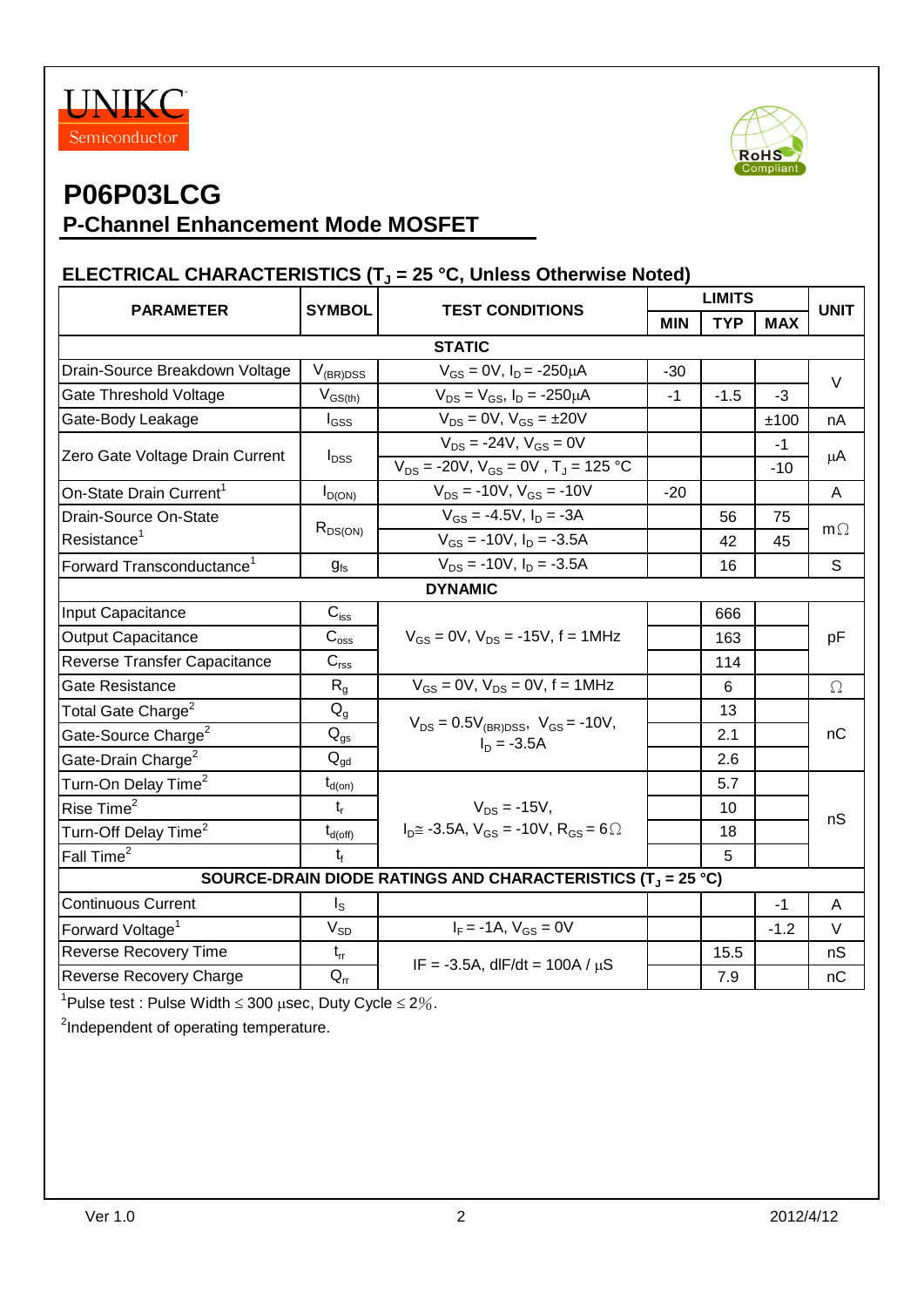



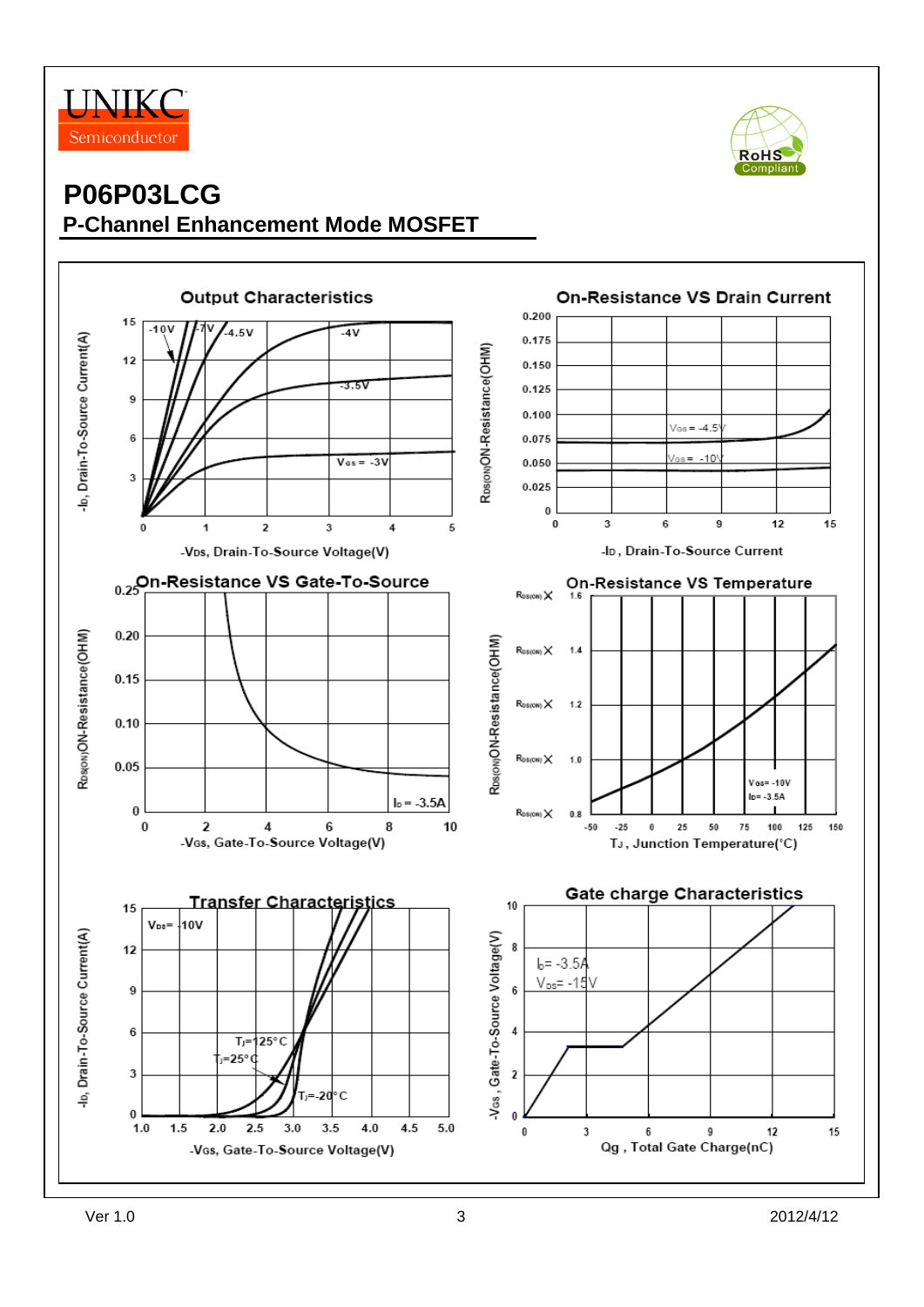